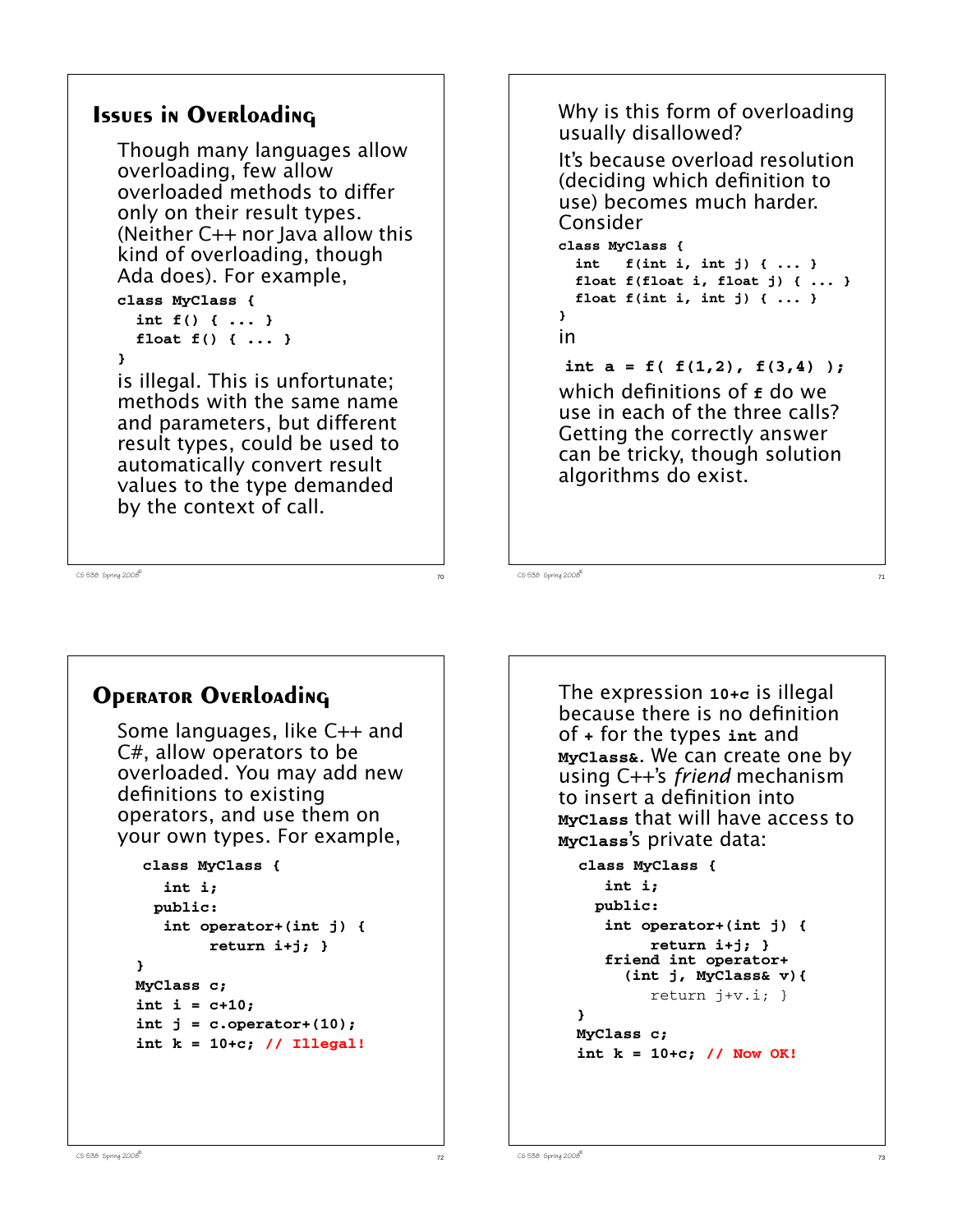```
C++ limits operator overloading
to existing predefined operators.
A few languages, like Algol 68 (a
successor to Algol 60, developed
in 1968), allow programmers to
define brand new operators.
```
In addition to defining the operator itself, it is also necessary to specify the operator's precedence (which operator is to be applied first) and its associativity (does the operator associate from left to right, or right to left, or not at all). Given this extra detail, it is possible to specify something like

```
op +++ prec = 8;
 int op +++(int& i, int& j) {
   return (i++)+(j++); }
```
(Why is **int&** used as the parameter type rather than **int**?)

 $C5$  538 Spring 2008

# **Parameter Binding**

Almost all programming languages have some notion of *binding* an *actual parameter* (provided at the point of call) to a *formal parameter* (used in the body of a subprogram).

There are many different, and inequivalent, methods of parameter binding. Exactly which is used depends upon the programming language in question.

Parameter Binding Modes include:

**•** Value: The formal parameter represents a local variable initialized to the value of the corresponding actual parameter.

CS 538 Spring 2008 $\overline{c}$ 

- **•** Result: The formal parameter represents a local variable. Its final value, at the point of return, is copied into the corresponding actual parameter.
- **•** Value/Result: A combination of the value and results modes. The formal parameter is a local variable initialized to the value of the corresponding actual parameter. The formal's final value, at the point of return, is copied into the corresponding actual parameter.
- **•** Reference: The formal parameter is a pointer to the corresponding actual parameter. All references to the formal parameter indirectly access the corresponding actual parameter through the pointer.
- **•** Name: The formal parameter represents a block of code (sometimes called a *thunk*) that is evaluated to obtain the value or address of the corresponding actual parameter. Each reference to the formal parameter causes the thunk to be reevaluated.
- **•** Readonly (sometimes called Const): Only reads of the formal parameter are allowed. Either a copy of the actual parameter's value, or its address, may be used.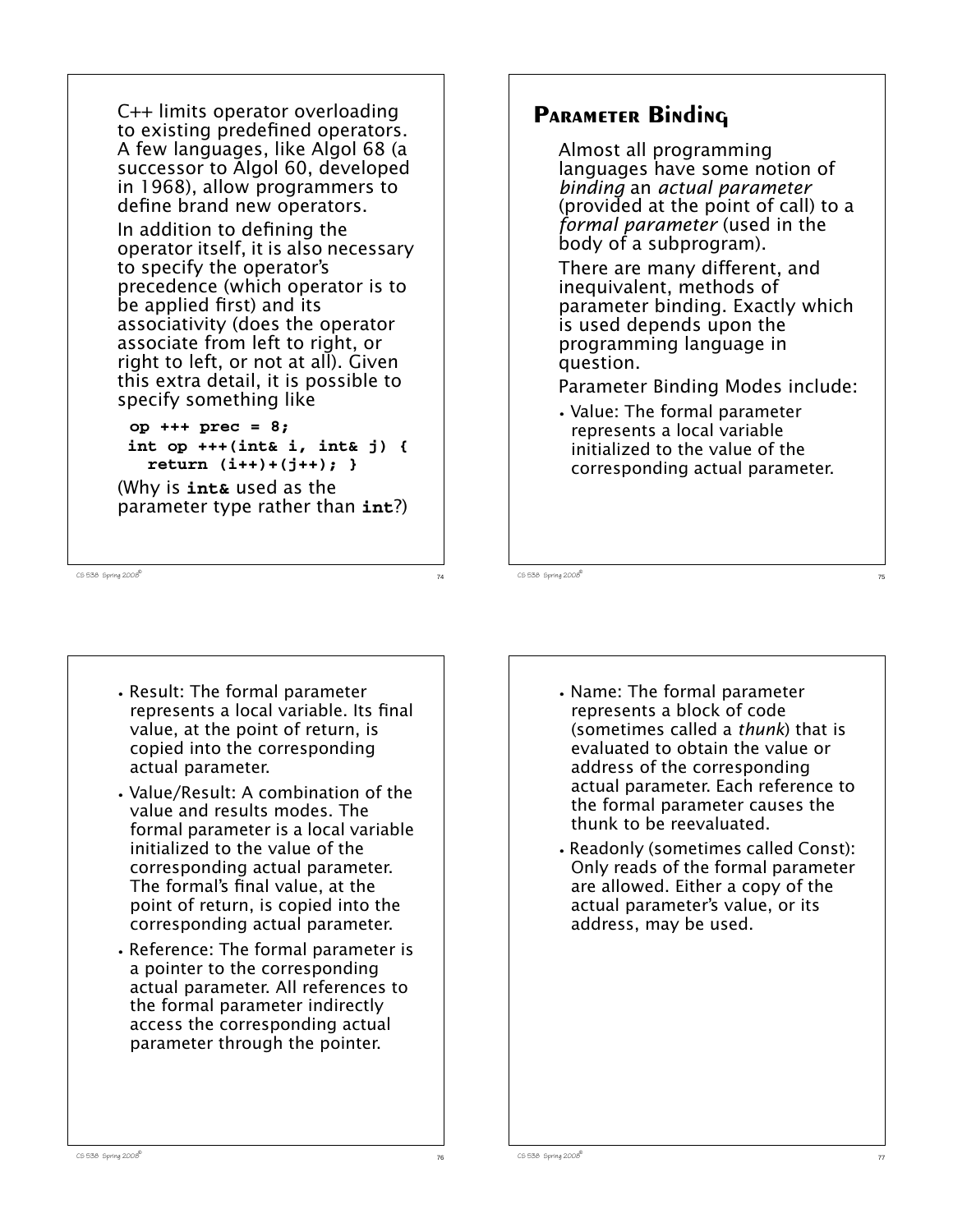### **What Parameter Modes do Programming Languages Use?**

- **•** C: Value mode except for arrays which pass a pointer to the start of the array.
- **•** C++: Allows reference as well as value modes. E.g.,

**int f(int a, int& b)**

- **•** C#: Allows result (out) as well as reference and value modes. E.g., **int g(int a, out int b)**
- **•** Java: Scalar types (**int**, **float**, **char**, etc.) are passed by value; objects are passed by reference (references to objects are passed by value).
- **•** Fortran: Reference (even for constants!)
- **•** Ada: Value/result, reference, and readonly are used.

# **Example**

```
void p(value int a,
        reference int b,
        name int c) {
   a=1; b=2; print(c)
}
int i=3, j=3, k[10][10];
p(i,j,k[i][j]);
```
What element of **k** is printed?

- **•** The assignment to **a** does not affect **i**, since **a** is a value parameter.
- **•** The assignment to **b** *does* affect **j**, since **b** is a reference parameter.
- **• c** is a name parameter, so it is evaluated whenever it is used. In the print statement **k[i][j]** is printed. At that point **i**=3 and **j**=2, so **k[3][2]** is printed.

 $C5$  538 Spring 2008

# **Why are there so Many Different Parameter Modes?**

Parameter modes reflect different views on how parameters are to be accessed, as well as different degrees of efficiency in accessing and using parameters.

- **•** Call by value *protects* the actual parameter value. No matter what the subprogram does, the parameter *can't* be changed.
- **•** Call by reference allows *immediate* updates to the actual parameter.
- **•** Call by readonly protects the actual parameter and emphasizes the "constant" nature of the formal parameter.
- **•** Call by value/result allows actual parameters to change, but treats a call as a single step (assign parameter values, execute the subprogram's body, update parameter values).
- **•** Call by name delays evaluation of an actual parameter until it is actually needed (which may be never).

 $C5$  538 Spring 2008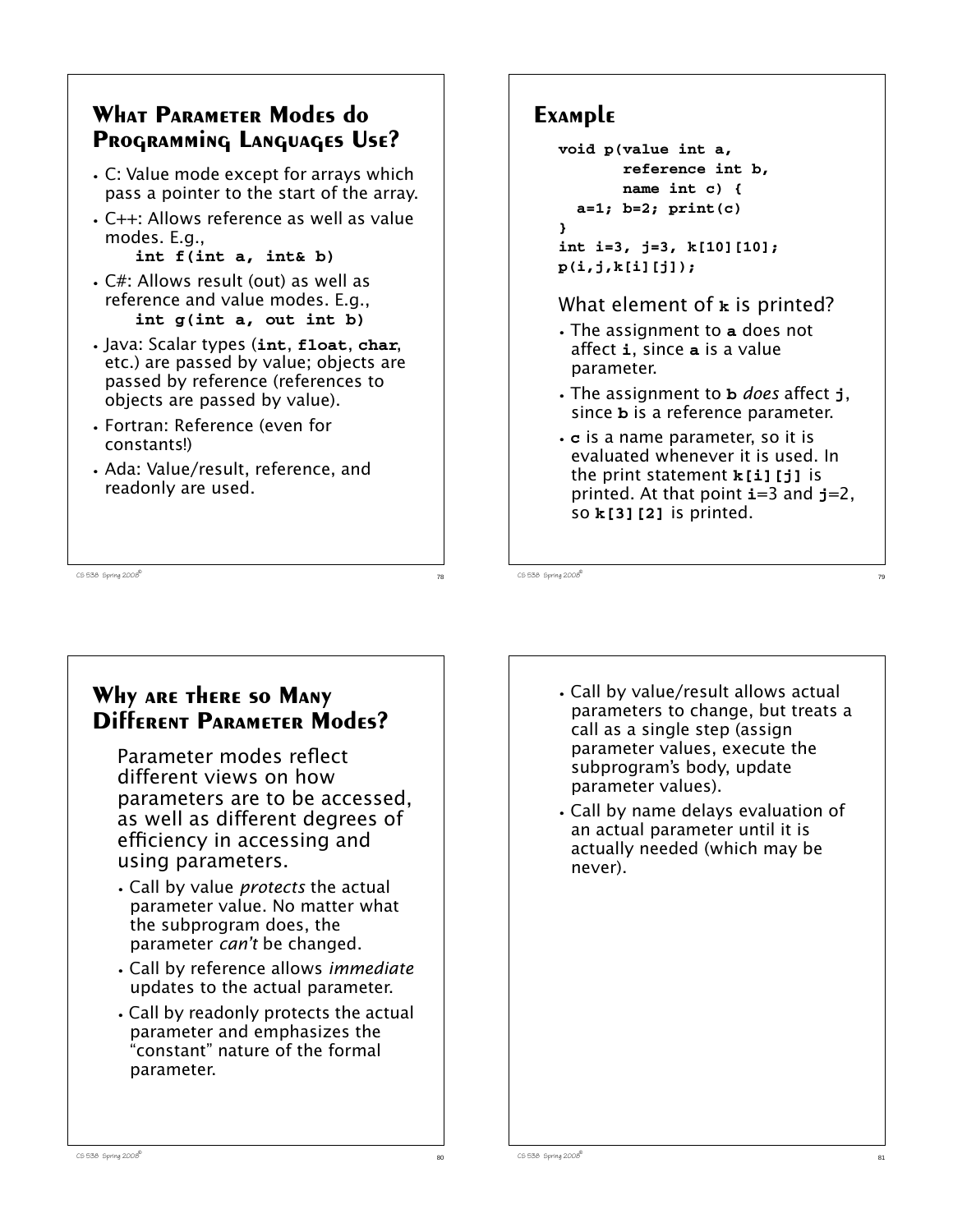# **Call by Name**

Call by name is a special kind of parameter passing mode. It allows some calls to complete that otherwise would fail. Consider

**f(i,j/0)**

Normally, when **j/0** is evaluated, a *divide fault* terminates execution. If **j/0** is passed by name, the division is delayed until the parameter is needed, which may be never.

Call by name also allows programmers to create some interesting solutions to hard programming problems.

Consider the conditional expression found in C, C++, and Java:

**(cond ? value1 : value2)** What if we want to implement this as a function call:

**condExpr(cond,value1,value2) { if (cond) return value1; else return value2; }**

With most parameter passing modes this implementation *won't work*! (Why?)

But if **value1** and **value2** are passed by name, the implementation is correct.

 $\overline{c}$ 538 Spring 2008 $\overline{c}$ 83

 $\overline{3}$  CS 538 Spring 2008 $\overline{8}$ 

# **Call by Name and Lazy Evaluation**

Call by name has much of the flavor of *lazy evaluation*. With lazy evaluation, you don't compute a value but rather a *suspension*—a function that will provide a value when called.

This can be useful when we need to control how much of a computation is actually performed.

Consider an infinite list of integers. Mathematically it is represented as

#### 1, 2, 3, ...

How do we compute a data structure that represents an infinite list?

```
The obvious computation
 infList(int start) {
    return list(start,
              infList(start+1));
  }
doesn't work. (Why?)
A less obvious implementation,
using suspensions, does work:
infList(int start) {
    return list(start,
      function() {
       return infList(start+1);
      });
}
Now, whenever we are given an
infinite list, we get two things: the
first integer in the list and a
suspension function. When called,
this function will give you the rest
of the infinite list (again, one
more value and another
suspension function).
```